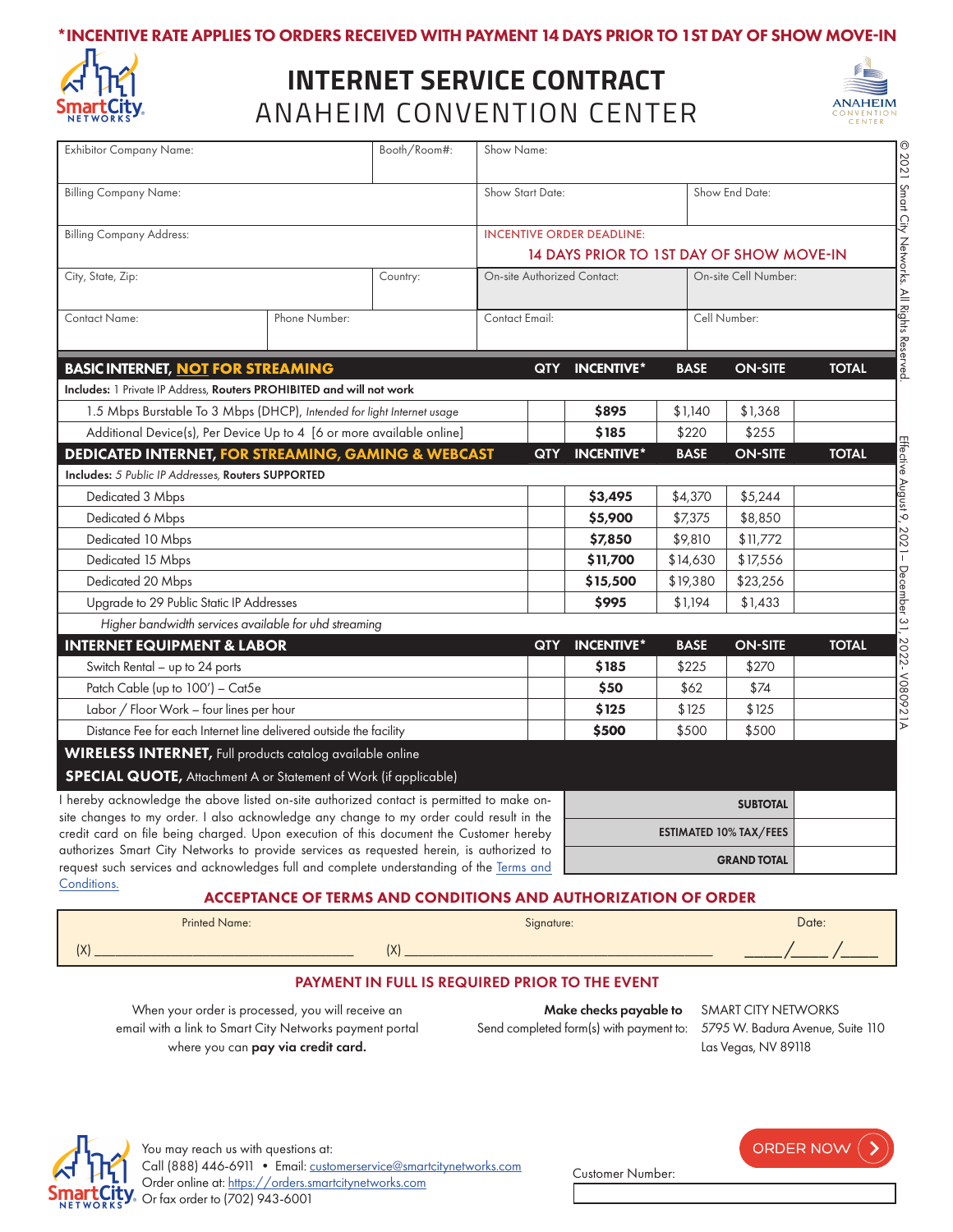



# **TELEPHONE & CABLE TV SERVICE CONTRACT** ANAHEIM CONVENTION CENTER



| <b>Exhibitor Company Name:</b>                                                                                                                                                                                                                                                                                                                                                                                                                                                             | Booth/Room#:  |                                    | Show Name:                       |                    |                                          |                      |                |              |
|--------------------------------------------------------------------------------------------------------------------------------------------------------------------------------------------------------------------------------------------------------------------------------------------------------------------------------------------------------------------------------------------------------------------------------------------------------------------------------------------|---------------|------------------------------------|----------------------------------|--------------------|------------------------------------------|----------------------|----------------|--------------|
| <b>Billing Company Name:</b>                                                                                                                                                                                                                                                                                                                                                                                                                                                               |               |                                    | Show Start Date:                 |                    |                                          | Show End Date:       |                |              |
| <b>Billing Company Address:</b>                                                                                                                                                                                                                                                                                                                                                                                                                                                            |               |                                    | <b>INCENTIVE ORDER DEADLINE:</b> |                    |                                          |                      |                |              |
|                                                                                                                                                                                                                                                                                                                                                                                                                                                                                            |               |                                    |                                  |                    | 14 DAYS PRIOR TO 1ST DAY OF SHOW MOVE-IN |                      |                |              |
| City, State, Zip:<br>Country:                                                                                                                                                                                                                                                                                                                                                                                                                                                              |               | <b>On-site Authorized Contact:</b> |                                  |                    |                                          | On-site Cell Number: |                |              |
| <b>Contact Name:</b>                                                                                                                                                                                                                                                                                                                                                                                                                                                                       | Phone Number: |                                    | Contact Email:                   |                    | Cell Number:                             |                      |                |              |
| <b>VOICE SERVICES, PBX Service - Domestic Long Distance Included</b>                                                                                                                                                                                                                                                                                                                                                                                                                       |               |                                    |                                  |                    | <b>QTY INCENTIVE*</b>                    | <b>BASE</b>          | <b>ON-SITE</b> | <b>TOTAL</b> |
| Single Line $\Box$ Instrument $\Box$ Non Dial 9 $\Box$ International Long Distance                                                                                                                                                                                                                                                                                                                                                                                                         |               |                                    |                                  |                    | \$275                                    | \$345                | \$414          |              |
| Multi Line Phone with (1) main number and (1) rollover line                                                                                                                                                                                                                                                                                                                                                                                                                                |               |                                    |                                  | \$415              | \$520                                    | \$624                |                |              |
| Speaker Phone Line with Polycom Instrument                                                                                                                                                                                                                                                                                                                                                                                                                                                 |               |                                    |                                  |                    | \$465                                    | \$575                | \$690          |              |
| <b>CABLE TV SERVICES</b>                                                                                                                                                                                                                                                                                                                                                                                                                                                                   |               |                                    |                                  |                    | QTY INCENTIVE*                           | <b>BASE</b>          | <b>ON-SITE</b> | <b>TOTAL</b> |
| Digital - Premium Cable TV Service                                                                                                                                                                                                                                                                                                                                                                                                                                                         |               |                                    |                                  |                    | \$500                                    | \$575                | \$650          |              |
| A \$150 refundable deposit for each Digital Converter is required                                                                                                                                                                                                                                                                                                                                                                                                                          |               |                                    |                                  |                    |                                          |                      |                |              |
| <b>HDTV Cable TV Service</b>                                                                                                                                                                                                                                                                                                                                                                                                                                                               |               |                                    |                                  |                    | \$500                                    | \$575                | \$650          |              |
| A \$150 refundable deposit for each Cable Modem is required                                                                                                                                                                                                                                                                                                                                                                                                                                |               |                                    |                                  |                    |                                          |                      |                |              |
| <b>SPECIAL SERVICES</b>                                                                                                                                                                                                                                                                                                                                                                                                                                                                    |               |                                    |                                  |                    | QTY INCENTIVE*                           | <b>BASE</b>          | <b>ON-SITE</b> | <b>TOTAL</b> |
| Labor / Floor Work - four lines per hour                                                                                                                                                                                                                                                                                                                                                                                                                                                   |               |                                    |                                  |                    | \$125                                    | \$125                | \$125          |              |
| Distance Fee for each Telephone line delivered outside the facility                                                                                                                                                                                                                                                                                                                                                                                                                        |               |                                    |                                  | \$100              | \$100                                    | \$100                |                |              |
| Distance Fee for each Cable TV line delivered outside the facility                                                                                                                                                                                                                                                                                                                                                                                                                         |               |                                    |                                  |                    | \$500                                    | \$500                | \$500          |              |
| <b>SPECIAL QUOTE, Attachment A or Statement of Work (if applicable)</b>                                                                                                                                                                                                                                                                                                                                                                                                                    |               |                                    |                                  |                    |                                          |                      |                |              |
| I hereby acknowledge the above listed on-site authorized contact is permitted to make on-<br>site changes to my order. I also acknowledge any change to my order could result in the<br>credit card on file being charged. Upon execution of this document the Customer hereby<br>authorizes Smart City Networks to provide services as requested herein, is authorized to<br>request such services and acknowledges full and complete understanding of the Terms and<br><b>Conditions</b> |               |                                    |                                  | <b>SUBTOTAL</b>    |                                          |                      |                |              |
|                                                                                                                                                                                                                                                                                                                                                                                                                                                                                            |               |                                    |                                  |                    | <b>ESTIMATED 10% TAX/FEES</b>            |                      |                |              |
|                                                                                                                                                                                                                                                                                                                                                                                                                                                                                            |               |                                    |                                  | <b>GRAND TOTAL</b> |                                          |                      |                |              |

### ACCEPTANCE OF TERMS AND CONDITIONS AND AUTHORIZATION OF ORDER

| <b>Printed Name:</b>             | Signature: | Date: |  |  |  |
|----------------------------------|------------|-------|--|--|--|
| 111<br>$\lfloor \Lambda \rfloor$ | $\sqrt{ }$ |       |  |  |  |
|                                  |            |       |  |  |  |

### PAYMENT IN FULL IS REQUIRED PRIOR TO THE EVENT

When your order is processed, you will receive an email with a link to Smart City Networks payment portal where you can pay via credit card.

Make checks payable to SMART CITY NETWORKS

Send completed form(s) with payment to: 5795 W. Badura Avenue, Suite 110 Las Vegas, NV 89118



ORDER NOW ()

Customer Number: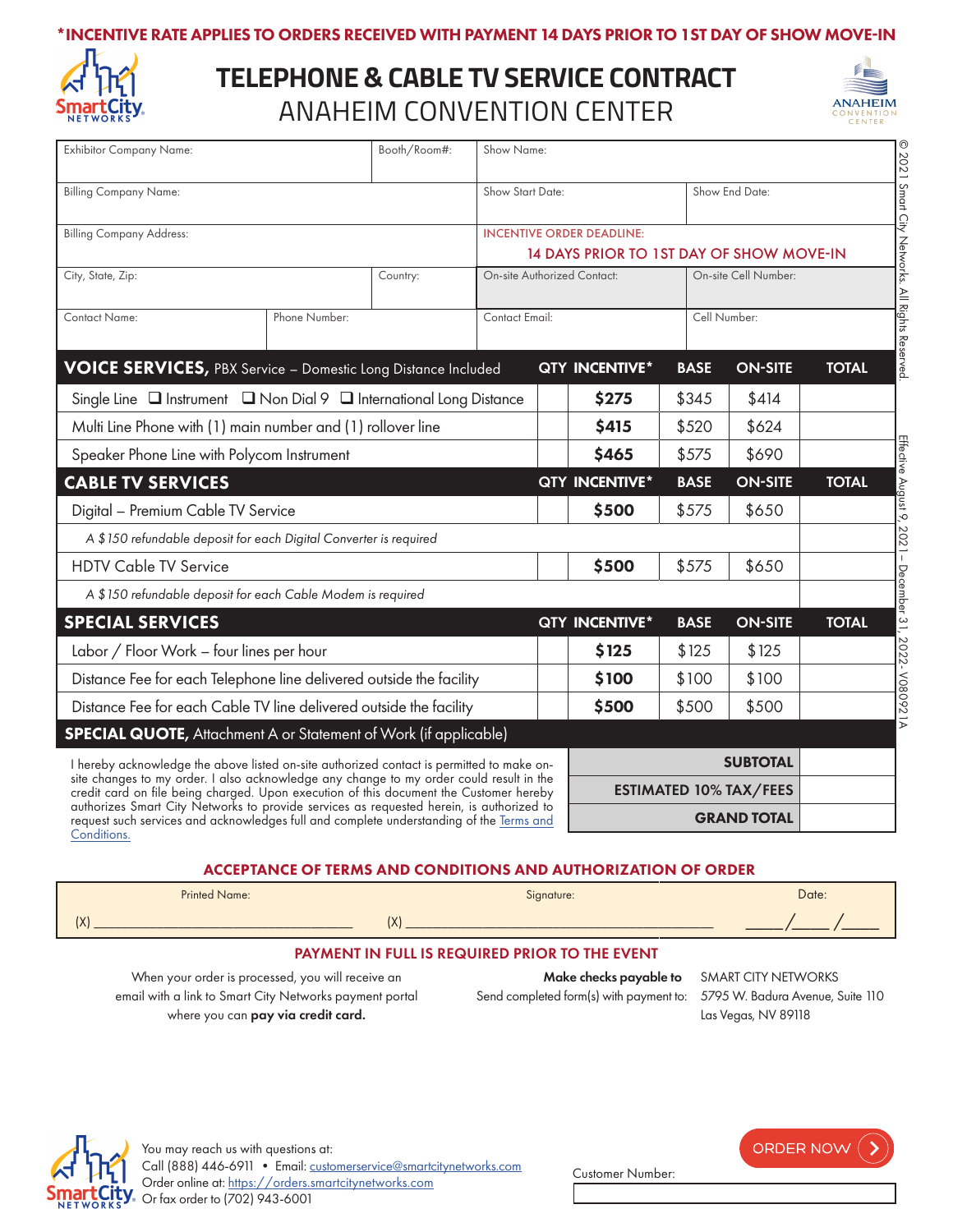# **"COMMUNICATIONS" FLOORPLAN WORKSHEET**

Company Name: Show: Show: Show: Show: Show: Show: Booth/Room #:

Center: Anaheim Convention Center  $\vert$  Customer / Ref #:



Voice and Data communications cabling. Smart City is the exclusive installer of Voice and Data communications cabling. Smart City provides cabling to booths, within booths (under carpet and flooring) and from booth-to-booth. Fiber Optic, twisted pair (Category 3, 5 and 6) and all other data and telecommunication cable fall under Smart City's area of expertise.

IMPORTANT! Prior to installation of service, a complete Floorplan is required. Please utilize this grid should you not have your own Floorplan to send us. You may use a different Floorplan for each service group (Telephone, Internet, etc.) or combine all services on one Floorplan. For a Floorplan to be considered complete it must include all the information listed below (Main Distribution Location "MDL", designated location of items within the booth, surrounding booths, scale-length and width).

Booth Orientation: For Smart City to accurately install services a minimum of one surrounding Booth or Aisle # is required, two or more is best.



© 2021

Smart City Networks. All Rights Reserved.

 $\frac{1}{2}$ 

SPECIFY YOUR DESIRED LOCATION OF SERVICES

# X <sup>=</sup> MAIN DISTRIBUTION LOCATION (MDL)

The originating line(s) for service, whether overhead, a floor pocket or a column, will be delivered to a "MDL" before booth distribution. Example: Storage area, back of booth, etc. Unless specified, the default for the "MDL" will be the back of the booth or where Smart City deems the most convenient. All distribution of services to their final destination within the booth will originate from the Main Distribution Location "MDL". A per line move fee will apply to relocate services within your booth after they have been engineered and/or installed.

**T** <sup>=</sup>TELEPHONE/FAX **I** <sup>=</sup>INTERNET SERVICE  $=$ HUBS **PC** = PATCH CABLES **C** <sup>=</sup>COMPUTERS

Location of primary Internet Service "I", Hubs "H", Patch Cables "PC" and / or Computers "C". For Smart City to perform your floor work, you will need to indicate the location of each item you want cabled. Make sure to order your floor work, hubs, and patch cables early and in advance of the show moving in.

You may reach us with questions at: Call (888) 446-6911 • Email: [customerservice@smartcitynetworks.com](mailto:customerservice%40smartcitynetworks.com?subject=) Order online at:<https://orders.smartcitynetworks.com> Or fax order to (702) 943-6001